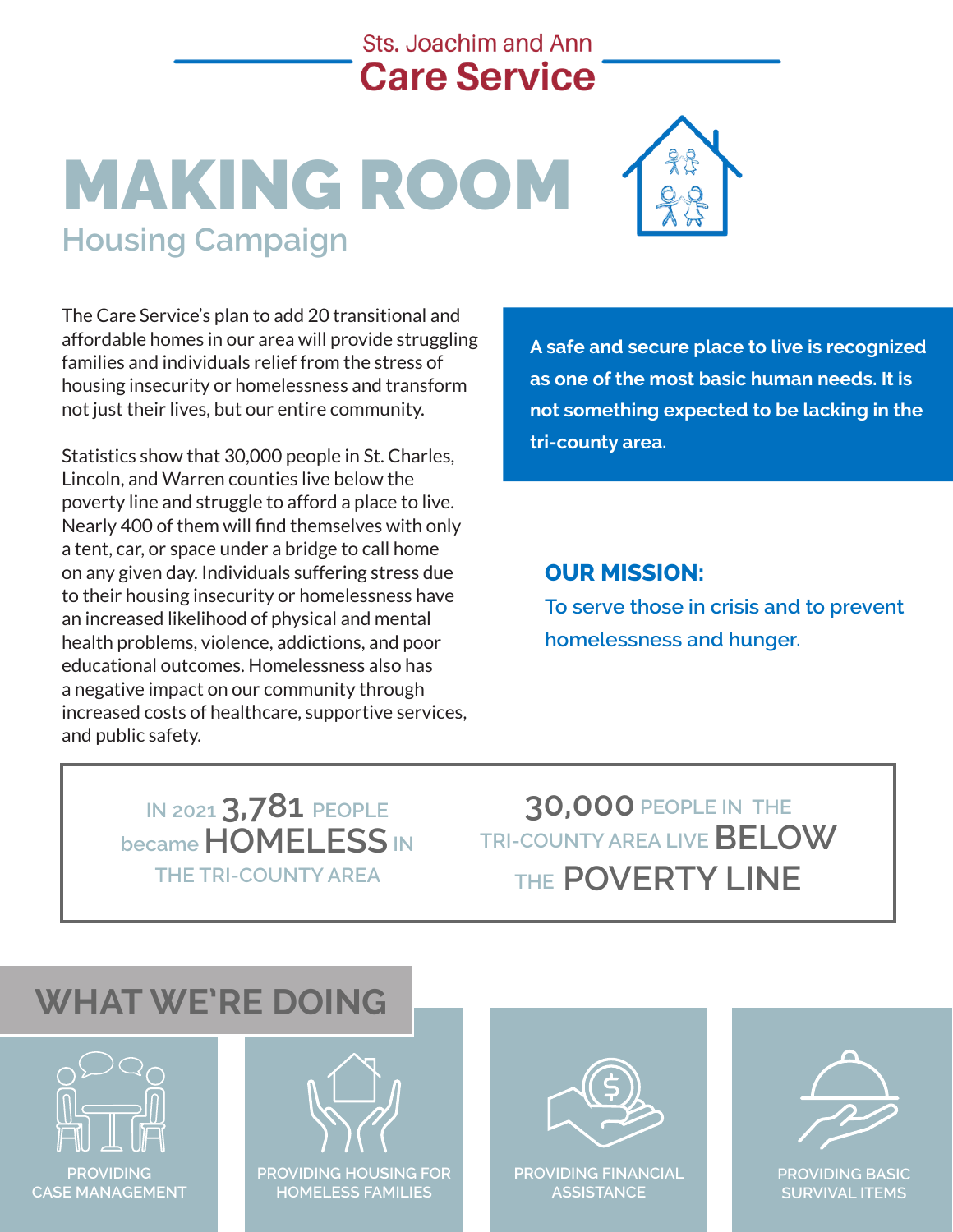# **The Care Service Has Been The Leader In Assisting Lov Individuals Who Are Facing A Housing Crisis In St. Chart Counties For More Than 40 Years.**

The Care Service's core programs are designed to support families and individuals during a time of crisis. Programs provide comprehensive direct services that guide toward long-term self-sufficiency and community-wide systemic change.

#### **Care Service programs prevent homelessness and assist those who are homeless by:**

- Securing housing by outreach to landlords with pledges of deposit and rental assistance.
- Supporting families and individuals with trained case managers who assist parents in setting and achieving goals designed to lead to a more stable life.
- Providing financial assistance, in the form of rent and utility payments, to prevent evictions and disconnection of services.
- Housing homeless families or individuals in one of six transitional housing units which provide a safe and secure place to call home while they work toward their goal of self-sufficiency.
- Distributing basic survival items (food, tents, sleeping bags, etc.) to those who are homeless while working with them to secure housing through the Street Outreach team.
- Distributing food and other basic need items at two food pantry locations (and a soon-to-be-inoperation mobile food pantry) and gifts through an Adopt-A-Family program at Christmas.
- Connecting individuals and families to partnering agencies in the community.

**These current efforts are simply not enough for the people in our tri-county area who face a daily struggle to provide shelter for themselves and their families.** The greatest barrier to overcome is a severe lack of affordable housing. In Missouri there is a deficit of 122,075 affordable and available rental housing units according to the National Low Income Housing Coalition (NLIHC).

### **PERCENTAGE OF RESIDENTS MODERATELY TO SEVERELY HOUSING COST BURDENED BY COUNTY**



*The cost of housing is considered a burden when the cost of housing requires more than 30% of a household's income.*

> The three counties which comprise the area served by the Care Service all have a significant portion of their population who are **moderately to severely cost burdened** by their housing based on information from the National Association of Counties. One crisis could force these people into homelessness.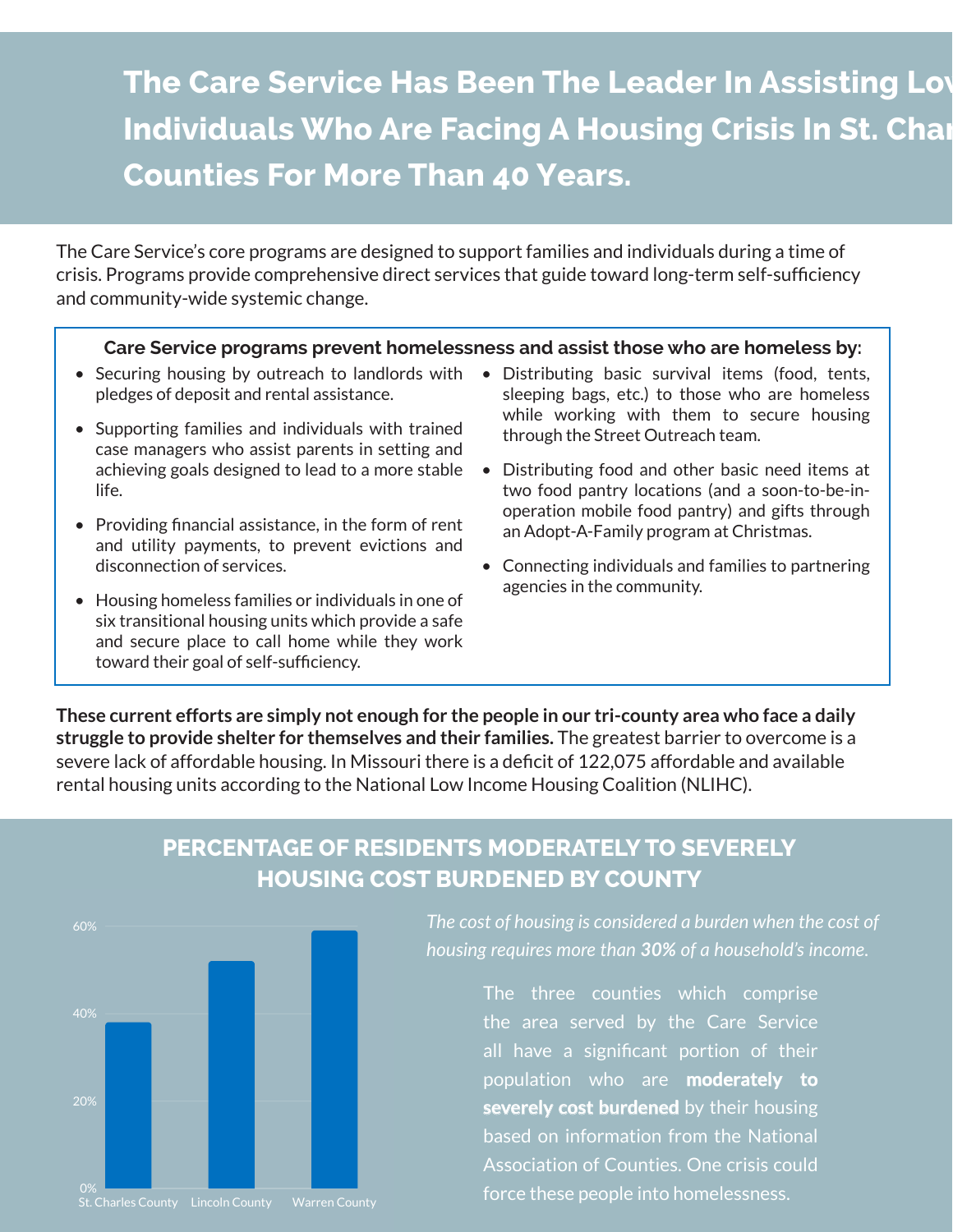# **The Tamilies And Ies, Lincoln And Warren**

The average monthly market rent for a one-bedroom apartment in the tri-county area is \$701. A full-time employee earning minimum wage has a pre-tax monthly income of \$1,490. Nearly 50% of the pretax income would be needed for a one-bedroom apartment. A single parent earning minimum wage who needs a two-bedroom apartment faces an impossible situation when the average apartment rent in the tri-county area is \$932 per month.



Community-wide data is tracked from calls received from individuals in crisis who are homeless or at risk of becoming homeless. Callers represent a broad spectrum of residents – single adults and families, men, women, and children, infants and the elderly. The thing they have in common is the inability to afford a place to live.

## **The cost of unstable housing on individuals and our community is immense.**

- **Counties For More Than 40 Years.**  The average child who is homeless moves as many as four times per year and may attend three or more schools in one school year. Children who are homeless are twice as likely to have a learning disability, repeat a grade or be suspended from school.
	- Adults and children in unstable housing are more likely to have poor physical health and rely on emergency services for treatment.
	- The stress of unstable housing on children, which is often coupled with poor nutrition, results in negative effects on their physical, social, emotional, and cognitive development.
	- Individuals who are cost-burdened by housing find it difficult to afford food, transportation, educational opportunities, and medication.
	- By age 12, 83% of children who are homeless have been exposed to at least one serious violent event.
	- About 9% of youth who are homeless with their families have attempted suicide within the past 12 months – more than twice as high as their peers who were not homeless.
	- By the time children who are homeless reach school age, they are already behind their peers academically. And they tend to stay there. Children who are homeless are less likely to graduate from high school. Their lack of a high school diploma or GED follows them the rest of their lives and is the number one contributing factor to becoming an adult who is homeless.